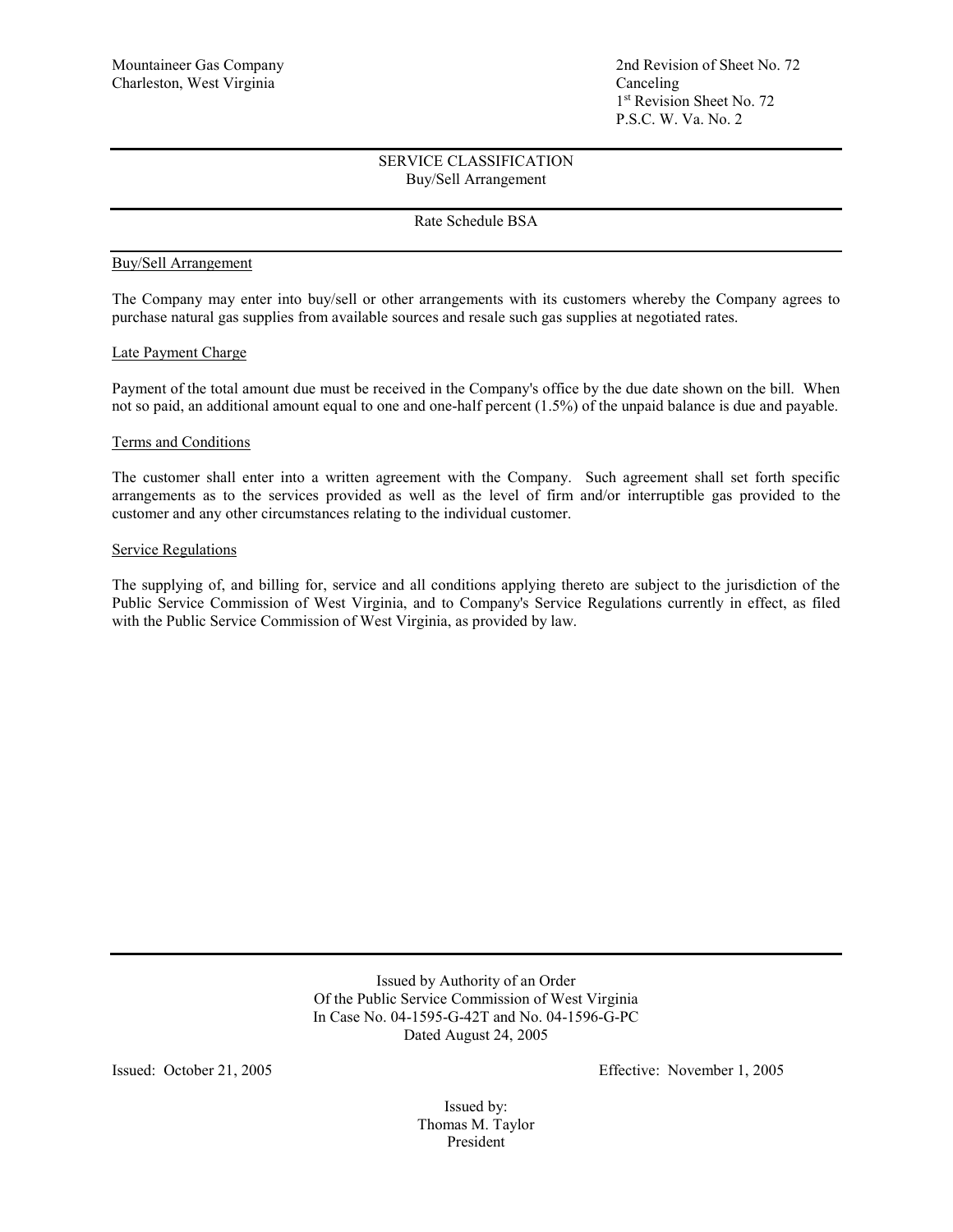Mountaineer Gas Company 2nd Revision of Sheet No. 73<br>Charleston, West Virginia Canceling Canceling 1st Revision of Sheet No. 73 P.S.C. W. Va. No. 2

Sheet No. 73 intentionally left blank.

Issued by Authority of an Order Of the Public Service Commission of West Virginia In Case No. 04-1595-G-42T and No. 04-1596-G-PC Dated August 24, 2005

Issued: October 21, 2005 Effective: November 1, 2005

Issued by: Thomas M. Taylor President